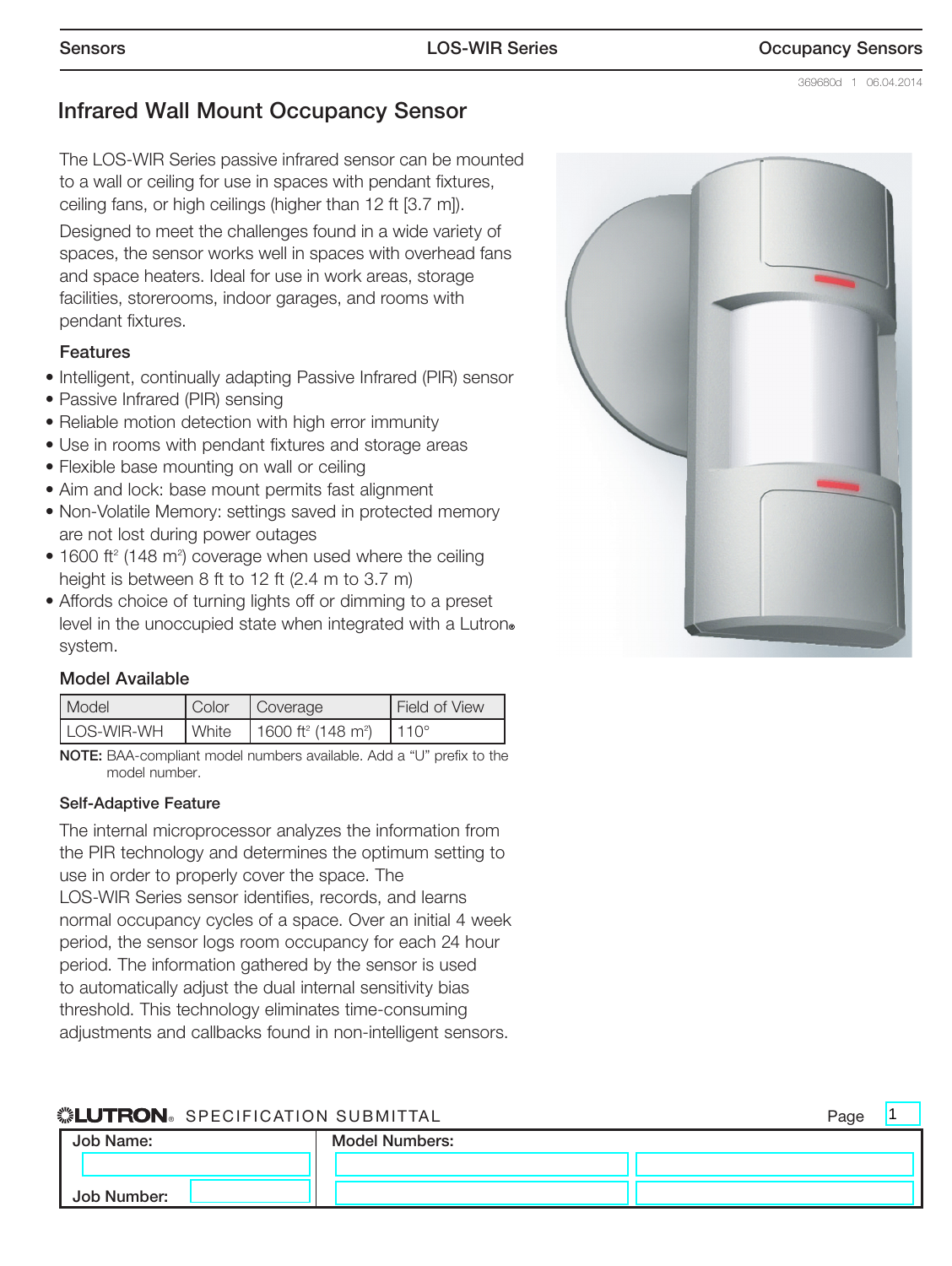2

# **Specifications**

#### Regulatory Approvals

• UL® and cUL® listed

#### Power

- Operating voltage:  $20 24$  V==, IEC PELV/NEC. Class 2
- Operating current: 33 mA nominal
- Control output:  $20 24$  V= active high logic control signal with short-circuit protection, open collector when unoccupied

#### **Environment**

- Temperature: 32 °F to 104 °F (0 °C to 40 °C)
- Relative humidity: less than 95%, non-condensing
- For indoor use only

#### Timer Adjustment

- Automatic mode: Continually adapting sensor automatically adjusts settings to the space
- Manual mode: 4 to 30 minutes
- Test mode: 8 seconds

#### Adaptive Functions

- Installation: 60 minutes
- Learning: 4 weeks for response to error conditions, air current adaptation, and timer optimization
- Post-learning occupancy periods —24 hour circadian occupancy periods learned —Weekly occupancy periods learned
- Adjustments in post-learning period —Generally occupied periods
	- (threshold = high-sensitivity mode) —Generally unoccupied periods
	- $(threshold = miser mode)$

# **Dimensions**

Measurements shown as: in (mm)



Front View **Side View** Side View



### ® SPECIFICATION SUBMITTAL Page

| Job Name:   | <b>Model Numbers:</b> |  |
|-------------|-----------------------|--|
|             |                       |  |
| Job Number: |                       |  |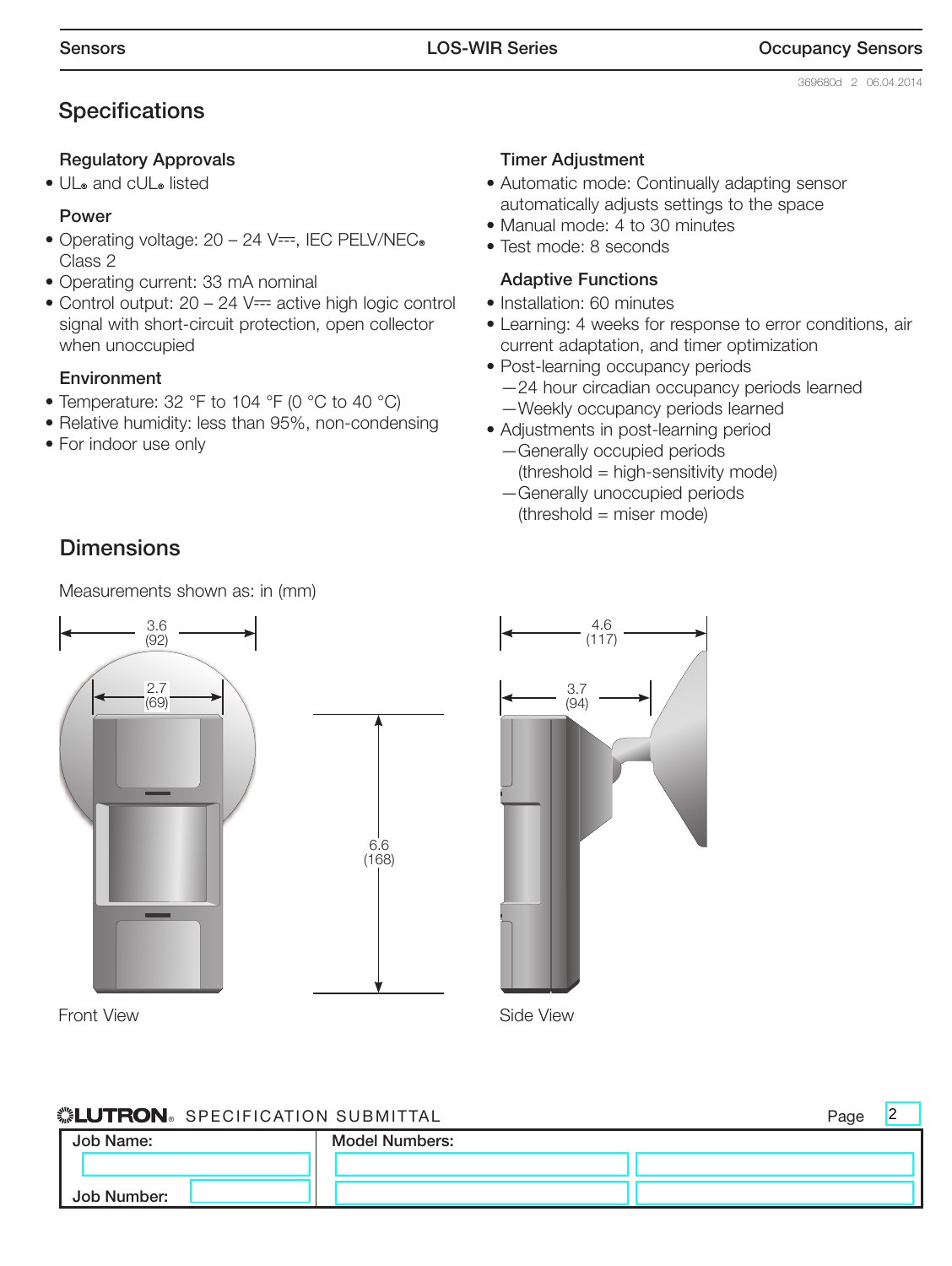3

# Wiring: System Control

Power packs may be required when interfaced to Lutron. lighting control systems. If more than 1 occupancy sensor is connected to the same input, a power pack is required. A maximum of 3 occupancy sensors can be connected to the same input. If more than 3 sensors are required per input, use LOS-WDT-R-WH model.

#### Power Supply Options

| Lutron <sup>®</sup> Lighting Control System | <b>Power Pack Required?</b>                                                  |
|---------------------------------------------|------------------------------------------------------------------------------|
| Digital microWATT <sub>™</sub>              | No.                                                                          |
| EcoSystem®                                  | No.                                                                          |
| Energi Savr Node <sub>TM</sub>              | $No*$                                                                        |
| GRAFIK 5000TM/6000®/7000TM                  | No, when used with seeTouch® wallstations with occupancy sensor connections. |
| GRAFIK Eye® 3000/4000                       | Yes                                                                          |
| <b>GRAFIK Eye® QS</b>                       | $No^*$                                                                       |
| HomeWorks <sup>®</sup>                      | Yes                                                                          |
| HomeWorks® QS                               | $No*$                                                                        |
| LCP128m                                     | No, when used with seeTouch® wallstations with occupancy sensor connections. |
| microWATT.                                  | No.                                                                          |
| Quantum®                                    | $No*$                                                                        |
| RadioRA®                                    | Yes                                                                          |
| RadioRA® 2                                  | Yes                                                                          |
| Softswitch128®                              | No, when used with seeTouch® wallstations with occupancy sensor connections. |

\* Some system components do not supply external power for occupancy sensors. Refer to individual product specifications for more information.

#### **SELUTRON** SPECIFICATION SUBMITTAL SERVICE SERVICE SERVICE SERVICE SERVICE SERVICE SERVICE SERVICE SERVICE SERVICE SERVICE SERVICE SERVICE SERVICE SERVICE SERVICE SERVICE SERVICE SERVICE SERVICE SERVICE SERVICE SERVICE SER

| Job Name:   | <b>Model Numbers:</b> |  |
|-------------|-----------------------|--|
|             |                       |  |
| Job Number: |                       |  |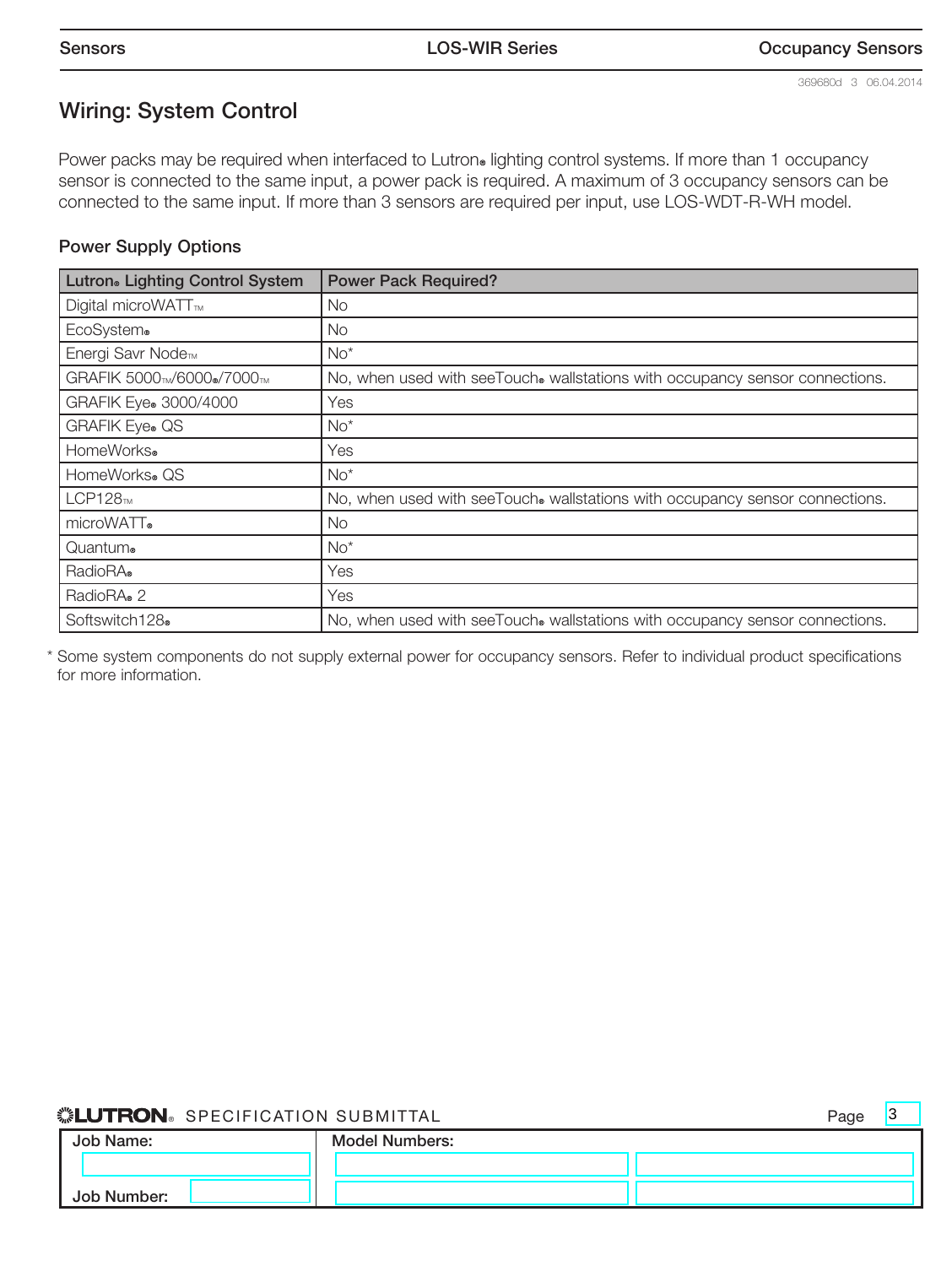369680d 4 06.04.2014

4

## Wiring: Stand-Alone Control

1 to 3 Sensors with Power Pack



#### Switching Multiple Loads with Auxiliary Power Packs



NOTE: Maximum of 3 devices total (occupancy sensors and auxiliary power packs) can be connected to a power pack.

| Page |
|------|
|      |

| Job Name:   | <b>Model Numbers:</b> |  |
|-------------|-----------------------|--|
|             |                       |  |
| Job Number: |                       |  |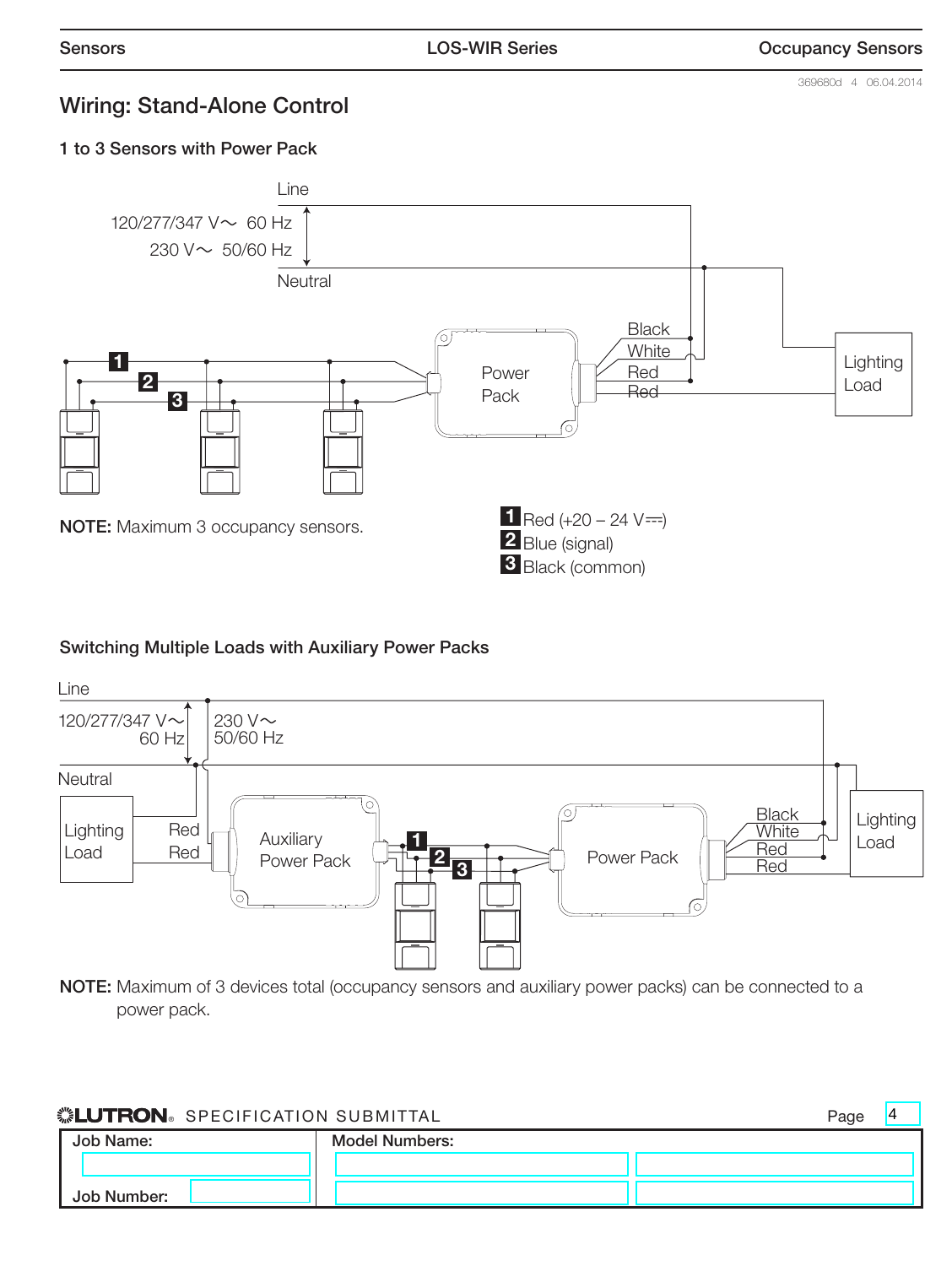#### Installation

#### Sensor Setup

• Sensor setup is available as a service by Lutron. For more information see the Sensor Layout and Tuning service document (Lutron® P/N 3601235).

#### Sensor Placement

- The occupancy sensor must have an unobstructed view of the room. Do not mount behind or near tall cabinets, shelves, indirect hanging fixtures, etc.
- Do not place sensor within 4 ft (1.2 m) of air vents, air handlers, windows, fans, etc., as this may cause false triggering.
- Place the sensor on the same wall as the doorway so that traffic in a hallway will not affect the sensor.
- Closely follow the diagrams shown concerning major and minor motion coverage. The sensor can detect major motion (e.g. person taking a half-step) at a greater distance than it can detect minor motion (e.g. writing at a desk or reading a book).
- May not detect occupancy with no significant difference between ambient and body temperatures.

Range Diagram



**Correct** Incorrect **Hallway** 



Major motion detection



**« ELUTRON** SPECIFICATION SUBMITTAL Page **Page All Alternative Contract Page** 

5

| Job Name:   | <b>Model Numbers:</b> |  |
|-------------|-----------------------|--|
|             |                       |  |
| Job Number: |                       |  |

#### Placement Diagram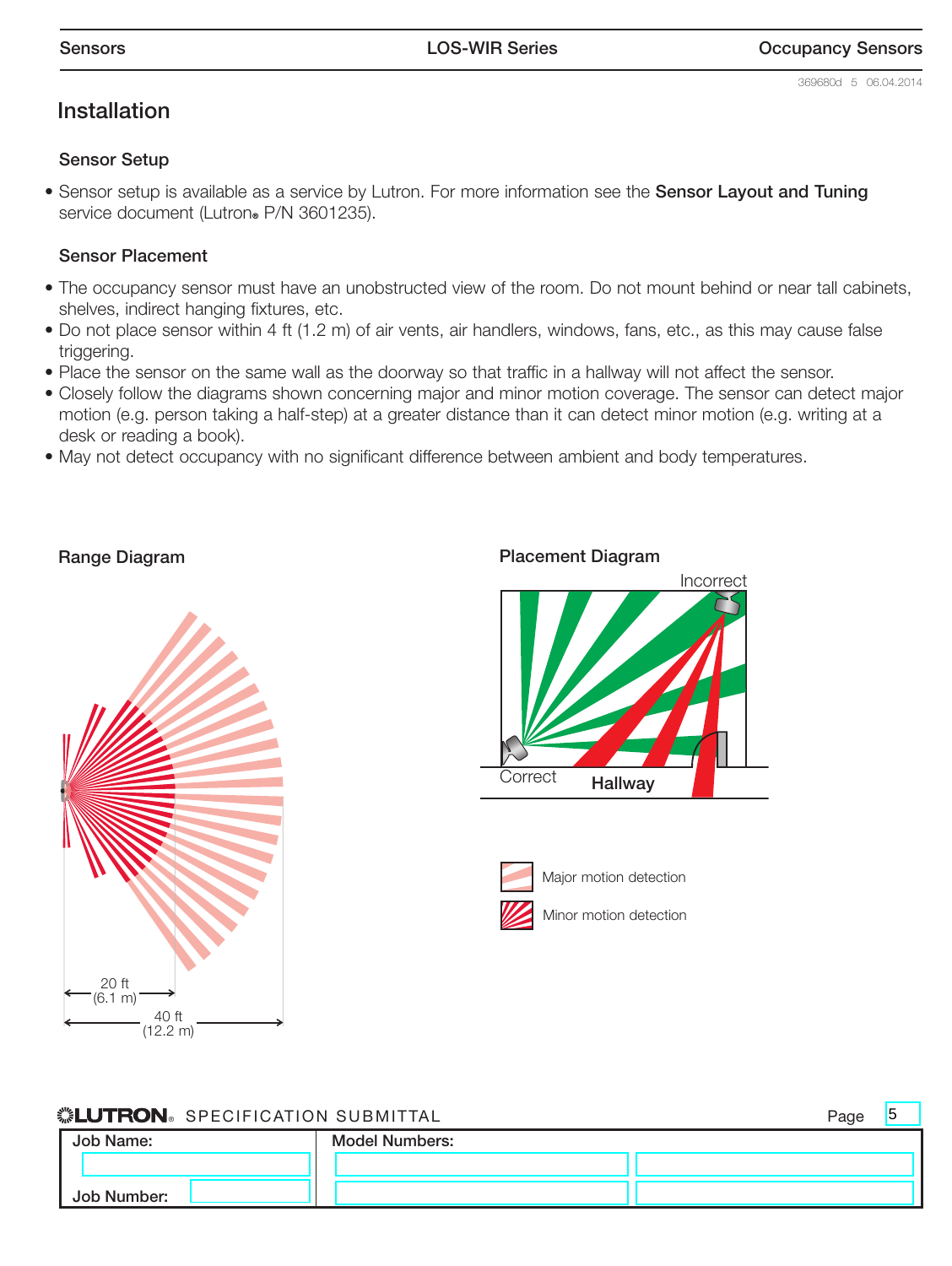# Mounting

The sensor can be mounted to a wall, ceiling or acoustic ceiling tile.

#### Mounting Plate Dimensions

Measurements shown as: in (mm)



#### Wire Lengths

| <b>Number of Sensors</b>                  |         | $\overline{2}$ | 3      |         | 2      |                |
|-------------------------------------------|---------|----------------|--------|---------|--------|----------------|
| Number of Auxiliary<br><b>Power Packs</b> |         | $\Omega$       |        |         |        | $\overline{2}$ |
| 22 AWG                                    | 750 ft  | 375 ft         | 250 ft | 375 ft  | 250 ft | 250 ft         |
| $0.5$ mm <sup>2</sup>                     | 365 m   | 180 m          | 120 m  | 90 m    | 120 m  | 120 m          |
| 20 AWG                                    | 1200 ft | 600 ft         | 400 ft | 600 ft  | 400 ft | 400 ft         |
| $0.75$ mm <sup>2</sup>                    | 730 m   | 365 m          | 240 m  | 365 m   | 240 m  | 365 m          |
| 18 AWG                                    | 2400 ft | 1200 ft        | 800 ft | 1200 ft | 800 ft | 800 ft         |

#### ® SPECIFICATION SUBMITTAL Page

6

| Job Name:   | <b>Model Numbers:</b> |  |
|-------------|-----------------------|--|
|             |                       |  |
| Job Number: |                       |  |

369680d 6 06.04.2014